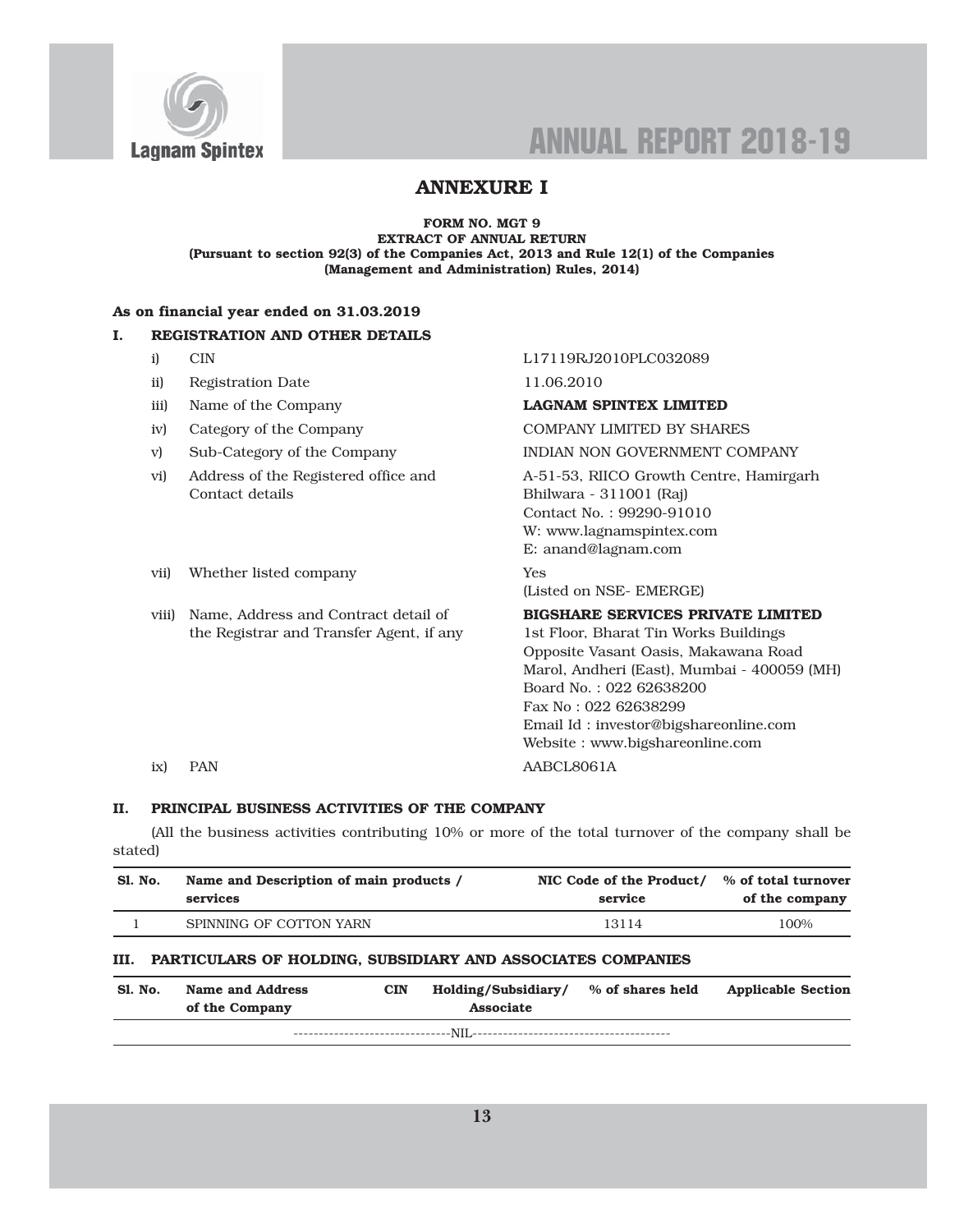

### IV. SHARE HOLDING PATTERN (Equity Share Capital Breakup as percentage of Total Equity)

### i) Category-wise Share Holding

| Category of the Shareholders                                |                          | No. of Share held at the beginning of the year<br>[As on 1-April-2018] |                          |                             | No. of Share held at the end of the year<br>[As on 31-March-2019] |                          |                          | % Change<br>during          |                          |
|-------------------------------------------------------------|--------------------------|------------------------------------------------------------------------|--------------------------|-----------------------------|-------------------------------------------------------------------|--------------------------|--------------------------|-----------------------------|--------------------------|
|                                                             | Demat                    | Physical                                                               | <b>Total</b>             | % of Total<br><b>Shares</b> | Demat                                                             | <b>Physical</b>          | Total                    | % of Total<br><b>Shares</b> | the year                 |
| A. Promoters                                                |                          |                                                                        |                          |                             |                                                                   |                          |                          |                             |                          |
| (1) Indian                                                  |                          |                                                                        |                          |                             |                                                                   |                          |                          |                             |                          |
| a) Individual/HUF                                           | 6664000                  | $\qquad \qquad -$                                                      | 6664000                  | 57.109                      | 6664000                                                           | $\overline{\phantom{0}}$ | 6664000                  | 37.716                      | $-19.393$                |
| b) Central Govt                                             |                          |                                                                        |                          |                             |                                                                   |                          |                          |                             |                          |
| c) State Govt(s)                                            |                          |                                                                        |                          |                             |                                                                   | $\overline{\phantom{0}}$ |                          |                             |                          |
| d) Bodies Corp.                                             |                          | 4994000                                                                | 4994000                  | 42.797                      | 4994000                                                           | $\overline{\phantom{0}}$ | 4994000                  | 28.264                      | $-14.533$                |
| e) Banks / FI                                               | $\equiv$                 |                                                                        |                          | $\equiv$                    |                                                                   | $\overline{\phantom{0}}$ |                          | $\overline{\phantom{a}}$    |                          |
| f) Any other                                                | $\equiv$                 |                                                                        | $\overline{\phantom{0}}$ | $\overline{a}$              |                                                                   | $\overline{\phantom{0}}$ | ÷                        | $\overline{\phantom{0}}$    |                          |
| <b>Total shareholding of</b>                                | 6664000                  | 4994000                                                                | 11658000                 | 99.906                      | 11658000                                                          | $\overline{\phantom{0}}$ | 11658000                 | 65.98                       | $-33.926$                |
| Promoter (A) *                                              |                          |                                                                        |                          |                             |                                                                   |                          |                          |                             |                          |
| <b>B. Public Shareholding</b>                               |                          |                                                                        |                          |                             |                                                                   |                          |                          |                             |                          |
| 1. Institutions                                             |                          | $\overline{\phantom{0}}$                                               | $\overline{\phantom{0}}$ | $\overline{\phantom{0}}$    |                                                                   |                          |                          | ۰                           |                          |
| a) Mutual Funds                                             |                          |                                                                        |                          |                             |                                                                   |                          |                          | $\overline{\phantom{a}}$    |                          |
| b) Banks / FI                                               |                          | -                                                                      | -                        | $\overline{\phantom{0}}$    |                                                                   |                          | -                        | $\overline{\phantom{0}}$    |                          |
| c) Central Govt                                             |                          |                                                                        | $\overline{\phantom{0}}$ | $\overline{\phantom{0}}$    |                                                                   |                          |                          | $\overline{\phantom{a}}$    |                          |
| d) State Govt(s)                                            |                          |                                                                        |                          | $\rightarrow$               |                                                                   |                          |                          | $\overline{\phantom{a}}$    |                          |
| e) Venture Capital Funds                                    |                          | $\overline{\phantom{0}}$                                               |                          | $\overline{\phantom{0}}$    |                                                                   |                          |                          | $\overline{\phantom{a}}$    |                          |
| f) Insurance Companies                                      | ۳                        | $\rightarrow$                                                          | $\equiv$                 | $\rightarrow$               | ÷                                                                 | ÷,                       | $\rightarrow$            | $\overline{a}$              |                          |
| g) FIIs                                                     |                          |                                                                        |                          |                             |                                                                   |                          |                          | $\overline{\phantom{0}}$    |                          |
| h) Foreign Venture Capital<br>Funds                         |                          |                                                                        | -                        | $\overline{\phantom{0}}$    |                                                                   | ۰                        |                          | ۰                           | -                        |
| il Others - Alternate Investment                            |                          |                                                                        |                          |                             |                                                                   |                          |                          |                             |                          |
| Funds                                                       |                          |                                                                        |                          | $\overline{\phantom{0}}$    | 327000                                                            | $\overline{\phantom{0}}$ | 327000                   | 1.850                       | 1.850                    |
| Sub-total $(B)(1)$ :-                                       |                          |                                                                        | -                        | $\overline{\phantom{0}}$    | 327000                                                            | $\overline{\phantom{0}}$ | 327000                   | 1.850                       | 1.850                    |
| 2. Non-Institutions                                         |                          |                                                                        | -                        | $\overline{\phantom{a}}$    |                                                                   | $\overline{\phantom{0}}$ |                          |                             |                          |
| a) Bodies Corp.                                             |                          |                                                                        |                          |                             |                                                                   |                          |                          |                             |                          |
| i) Indian                                                   | 5500                     | $\equiv$                                                               | 5500                     | 0.047                       | 986500                                                            | $\overline{\phantom{a}}$ | 986500                   | 5.583                       | 5.536                    |
| ii) Overseas                                                |                          |                                                                        |                          | $\overline{a}$              |                                                                   |                          |                          | $\overline{\phantom{a}}$    |                          |
| b) Individuals                                              |                          |                                                                        |                          |                             |                                                                   |                          |                          | $\overline{\phantom{a}}$    |                          |
| i) Individual shareholders<br>holding nominal share capital |                          |                                                                        |                          |                             |                                                                   |                          |                          |                             |                          |
| up to Rs. 1 lakh                                            | 5500                     |                                                                        | 5500                     | 0.047                       | 2072434                                                           |                          | 2072434                  | 11.729                      | 11.682                   |
| ii) Individual shareholders                                 |                          |                                                                        |                          |                             |                                                                   |                          |                          |                             |                          |
| holding nominal share capital<br>in excess of Rs 1 lakh     |                          |                                                                        |                          |                             | 2390834                                                           |                          | 2390834                  | 13.531                      | 13.531                   |
| c) Others (specify)                                         |                          |                                                                        | -                        | $\qquad \qquad -$           |                                                                   | $\overline{\phantom{0}}$ |                          |                             |                          |
| Non-Resident Indians                                        |                          |                                                                        |                          | ÷,                          | 111000                                                            | L,                       | 111000                   | 0.628                       | 0.628                    |
| Overseas Corporate Bodies                                   | $\equiv$                 | $\rightarrow$                                                          | $\equiv$                 | $\equiv$                    | $\overline{\phantom{a}}$                                          | $\equiv$                 | $\equiv$                 | $\equiv$                    | $\equiv$                 |
| Foreign Nationals                                           |                          |                                                                        |                          |                             | $\overline{\phantom{a}}$                                          | $\overline{\phantom{0}}$ | $\overline{\phantom{0}}$ | $\qquad \qquad -$           | $\overline{\phantom{0}}$ |
| <b>Clearing Members</b>                                     | $\overline{\phantom{0}}$ | $\overline{\phantom{0}}$                                               | $\overline{\phantom{0}}$ | $\overline{\phantom{0}}$    | 123232                                                            | $\qquad \qquad -$        | 123232                   | 0.697                       | 0.697                    |
| Trusts                                                      |                          | $\qquad \qquad -$                                                      | $\overline{\phantom{0}}$ | $\qquad \qquad -$           | $\qquad \qquad -$                                                 | $\qquad \qquad -$        |                          | $\overline{\phantom{a}}$    |                          |
| Foreign Bodies - D R                                        |                          | $\equiv$                                                               |                          | $\overline{\phantom{a}}$    |                                                                   | $\equiv$                 |                          |                             |                          |
| Sub-total $(B)(2)$ :-                                       | 11000                    | $\sim$                                                                 | 11000                    | 0.094                       | 5684000                                                           | $\qquad \qquad -$        | 5684000                  | 32.169                      | 32.075                   |
| <b>Total Public Shareholding</b>                            | 11000                    | $\qquad \qquad -$                                                      | 11000                    | 0.094                       | 6011000                                                           | $\qquad \qquad -$        | 6011000                  | 34.020                      | 33.926                   |
| $(B)=(B)(1)+(B)(2)$                                         |                          |                                                                        |                          |                             |                                                                   |                          |                          |                             |                          |
| C. Shares held by Custodian<br>for GDRs & ADRs              | $\qquad \qquad -$        | $\qquad \qquad -$                                                      | $\overline{\phantom{0}}$ | $\overline{\phantom{0}}$    | $\overline{\phantom{0}}$                                          | $\qquad \qquad -$        | $\overline{\phantom{0}}$ | $\qquad \qquad -$           |                          |
| Grand Total (A+B+C)                                         | 6675000                  | 4994000                                                                | 11669000                 | $100\,$                     | 17669000                                                          | $\bar{\phantom{a}}$      | 17669000                 | 100                         | $\overline{\phantom{a}}$ |

The Company has allotted 60,00,000 Equity Shares of Face Value of Rs. 10/- each at an issue price of Rs.41/- per share under Initial Public Offer on 14th September, 2018.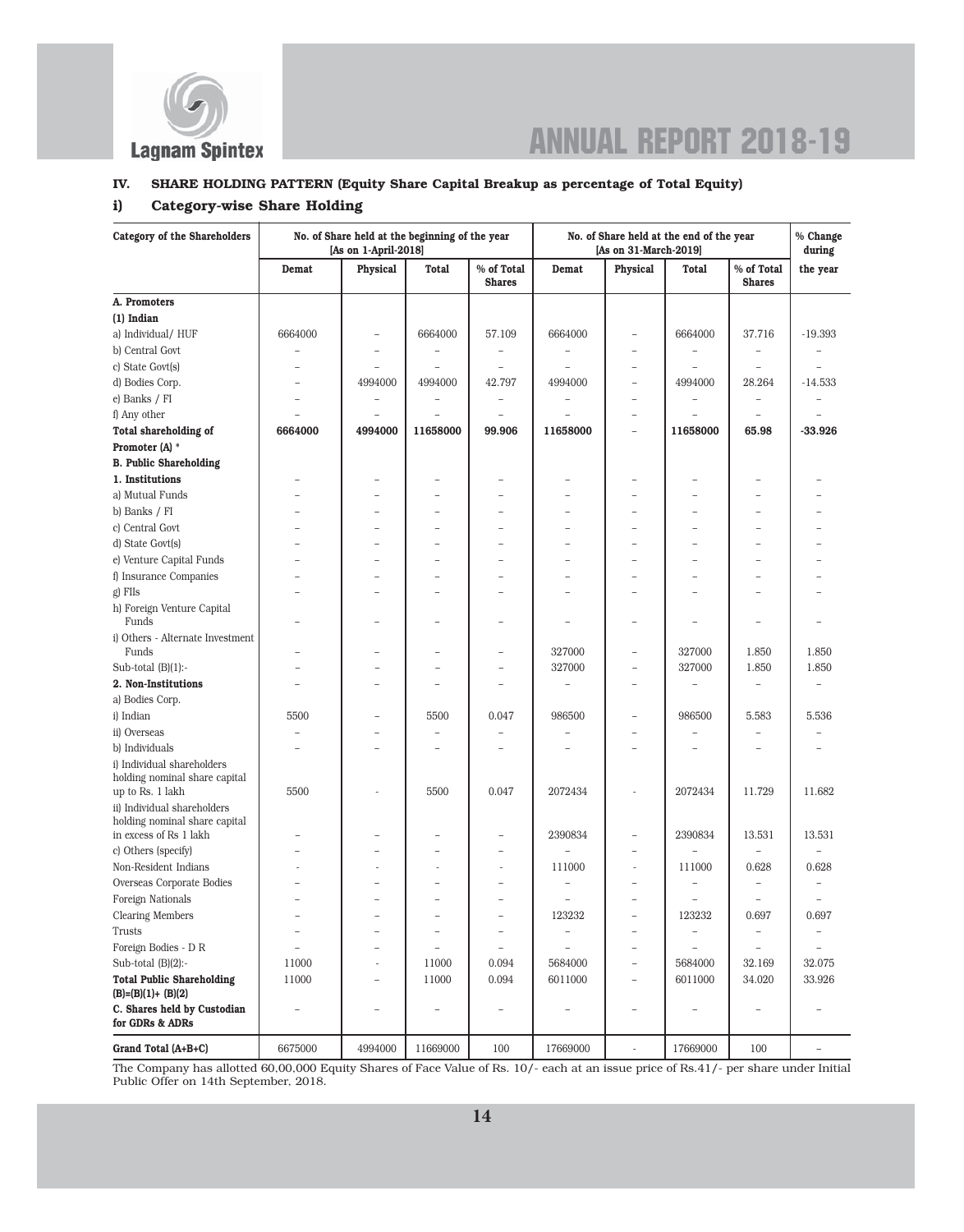

#### B) Shareholding of Promoters

| SI No.         | Shareholder's                        |               |                                     | Shareholding at the beginning of the year (01.04.2018)       | Shareholding at the end of the year (31.03.2019) |                                        |                                                           | % Change in                         |
|----------------|--------------------------------------|---------------|-------------------------------------|--------------------------------------------------------------|--------------------------------------------------|----------------------------------------|-----------------------------------------------------------|-------------------------------------|
|                |                                      | No. of Shares | % of total shares<br>of the company | % of Shares Pledged/<br><b>Encumbered</b> to<br>total shares | No. of Shares                                    | % of total<br>shares of the<br>company | % of Shares<br>Pledged /<br>Encumbered<br>to total shares | shareholding<br>during<br>the year* |
|                | DWARKA PRASAD MANGAL                 | 2946250       | 25.249                              |                                                              | 2946250                                          | 16.674                                 |                                                           | $-8.575$                            |
| 2              | ANAND MANGAL                         | 1125750       | 9.647                               |                                                              | 1125750                                          | 6.371                                  |                                                           | $-3.276$                            |
| 3              | LAGNAM INFOTECH<br>SOLUTIONS (P) LTD | 4994000       | 42.797                              |                                                              | 4994000                                          | 28.264                                 | 27.896                                                    | $-14.533$                           |
| $\overline{4}$ | SHUBH MANGAL                         | 1233000       | 10.566                              |                                                              | 1233000                                          | 6.978                                  |                                                           | $-3.588$                            |
| 5              | <b>DWARKA PRASAD</b><br>MANGAL (HUF) | 170000        | 1.457                               |                                                              | 170000                                           | 0.962                                  |                                                           | $-0.495$                            |
| 6              | KAVITA MANGAL                        | 209000        | 1.791                               |                                                              | 209000                                           | 1.182                                  |                                                           | $-0.609$                            |
| 7              | <b>VEENA MANGAL</b>                  | 980000        | 8.398                               |                                                              | 980000                                           | 5.547                                  | 5.094                                                     | $-2.851$                            |
|                | <b>TOTAL</b>                         | 11658000      | 99.906                              |                                                              | 11658000                                         | 65.98                                  | 32.99                                                     | $-33.926$                           |

\*Change in % of Shareholding of Promoter Group is due to increase in total paid up equity capital as the Company has allotted 60,00,000 Equity Shares of Face Value of Rs. 10/- each at an issue price of Rs. 41/- per share under Initial Public Offer on 14th September, 2018.

### \* DETAIL OF PROMOTER SHARE HOLDING:-

### 1). Shareholding of Promoter-

| <b>ST</b> | <b>Shareholder's Name</b>            |                        | Shareholding at the beginning of<br>the year (01.04.2018) |                                                            | Shareholding at the end of<br>the year (31.03.2019) |                                           |                                                                    | % change<br>in share<br>holding<br>during<br>the year |
|-----------|--------------------------------------|------------------------|-----------------------------------------------------------|------------------------------------------------------------|-----------------------------------------------------|-------------------------------------------|--------------------------------------------------------------------|-------------------------------------------------------|
|           |                                      | No. of<br><b>Share</b> | % of total<br>Shares of<br>the<br>company                 | %of Shares<br>Pledged /<br>encumbered<br>to total<br>share | No. of<br><b>Shares</b>                             | % of total<br>Shares of<br>the<br>company | <b>%of Shares</b><br>Pledged /<br>lencumbered<br>to total<br>share |                                                       |
| 1         | Dwarka Prasad Mangal                 | 2946250                | 25.249                                                    |                                                            | 2946250                                             | 16.674                                    |                                                                    | $-8.575$                                              |
| 2         | Anand Mangal                         | 1125750                | 9.647                                                     |                                                            | 1125750                                             | 6.371                                     |                                                                    | $-3.276$                                              |
| 3         | Lagnam Infotech<br>Solutions (P) Ltd | 4994000                | 42.797                                                    |                                                            | 4994000                                             | 28.264                                    | 27.896                                                             | $-14.533$                                             |
|           | Total                                | 9066000                | 77.693                                                    |                                                            | 9066000                                             | 51.309                                    | 27.896                                                             | $-26.384$                                             |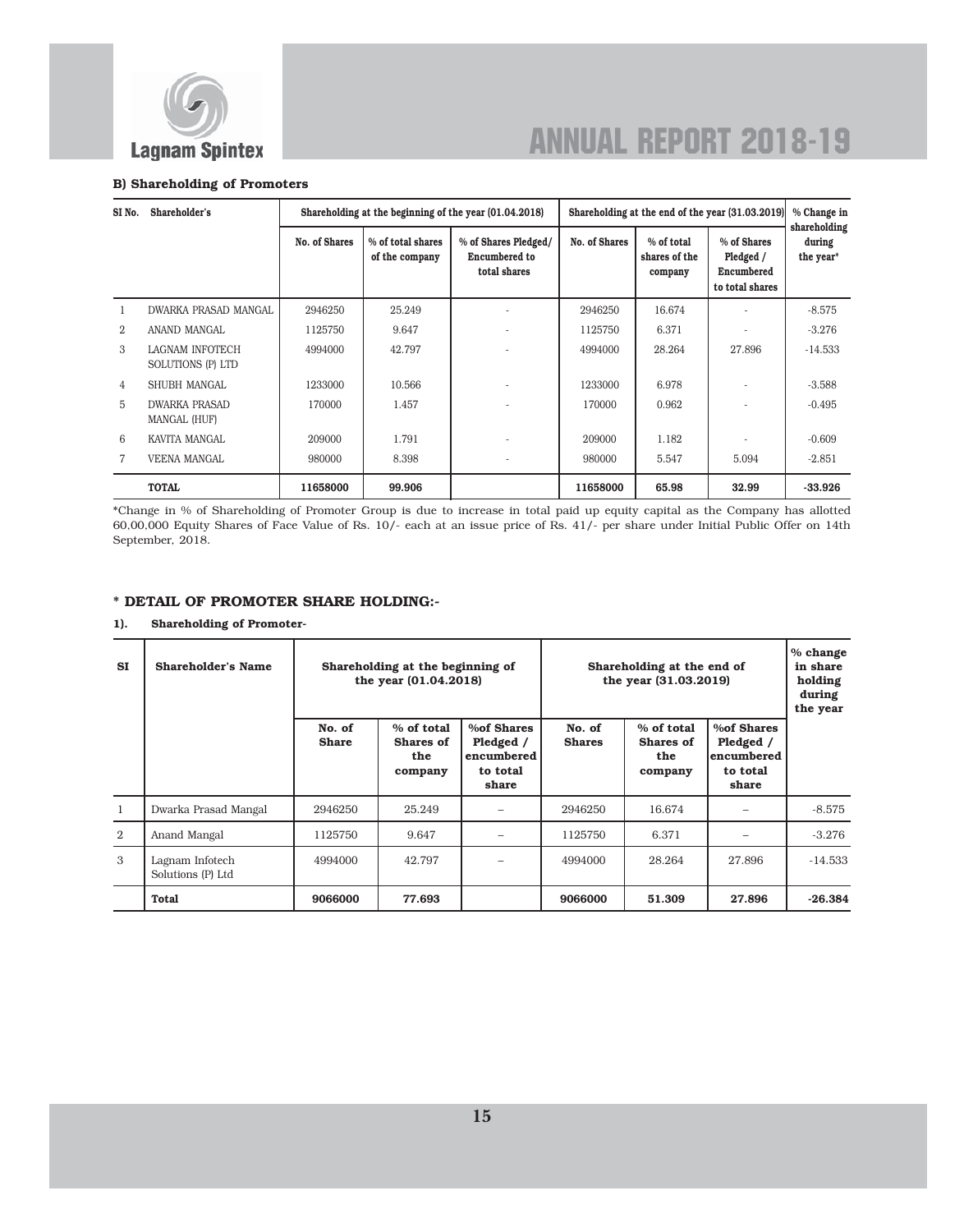

#### 2. Shareholding of Promoter Group-

| ST             | <b>Shareholder's Name</b>     |                        | Shareholding at the beginning of<br>the year (01.04.2018) |                                                                   | Shareholding at the end of<br>the year (31.03.2019) |                                           |                                                             | % change<br>in share<br>holding<br>during<br>the year |
|----------------|-------------------------------|------------------------|-----------------------------------------------------------|-------------------------------------------------------------------|-----------------------------------------------------|-------------------------------------------|-------------------------------------------------------------|-------------------------------------------------------|
|                |                               | No. of<br><b>Share</b> | % of total<br>Shares of<br>the<br>company                 | <b>%of Shares</b><br>Pledged /<br>encumbered<br>to total<br>share | No. of<br><b>Shares</b>                             | % of total<br>Shares of<br>the<br>company | %of Shares<br>Pledged /<br>lencumbered<br>to total<br>share |                                                       |
| 1              | Shubh Mangal                  | 1233000                | 10.566                                                    |                                                                   | 1233000                                             | 6.978                                     |                                                             | $-3.588$                                              |
| $\overline{2}$ | Dwarka Prasad Mangal<br>(HUF) | 170000                 | 1.457                                                     |                                                                   | 170000                                              | 0.962                                     |                                                             | $-0.495$                                              |
| 3              | Kavita Mangal                 | 209000                 | 1.791                                                     |                                                                   | 209000                                              | 1.182                                     |                                                             | $-0.609$                                              |
| $\overline{4}$ | Veena Mangal                  | 980000                 | 8.398                                                     | -                                                                 | 980000                                              | 5.547                                     | 5.094                                                       | $-2.851$                                              |
|                | Total                         | 2592000                | 22.212                                                    | 0                                                                 | 2592000                                             | 14.669                                    | 5.094                                                       | $-7.543$                                              |

### C). Change in Promoters' Shareholding:

| <b>SI</b><br>No. | Name of Promoter                     | Shareholding at the<br>beginning of the year |                           | Increase/Decrease in<br><b>Promoters Share holding</b><br>during the year specifying the<br>reasons for increase/decrease<br>(e.g. allotment/ transfer/<br>bonus/ sweat equity etc.) |                         | Cumulative<br>Shareholding<br>during the year |                                 | Shareholding at<br>the end of the<br>year |                                 |
|------------------|--------------------------------------|----------------------------------------------|---------------------------|--------------------------------------------------------------------------------------------------------------------------------------------------------------------------------------|-------------------------|-----------------------------------------------|---------------------------------|-------------------------------------------|---------------------------------|
|                  |                                      | <b>No. of Shares</b>                         | $%$ of<br>total<br>shares | <b>Date</b>                                                                                                                                                                          | Addition/<br>deduction* | No. of<br>share                               | $%$ of<br>total<br><b>Share</b> | No. of<br>share                           | $%$ of<br>total<br><b>Share</b> |
| 1                | Dwarka Prasad Mangal                 | 2946250                                      | 25.25                     |                                                                                                                                                                                      |                         |                                               |                                 | 2946250                                   | 16.674                          |
| $\overline{2}$   | Anand Mangal                         | 1125750                                      | 9.65                      | $\overline{\phantom{a}}$                                                                                                                                                             |                         | ٠                                             | $\overline{a}$                  | 1125750                                   | 6.371                           |
| 3                | Lagnam Infotech<br>Solutions (P) Ltd | 4994000                                      | 42.80                     |                                                                                                                                                                                      |                         |                                               |                                 | 4994000                                   | 28.264                          |
| $\overline{4}$   | Shubh Mangal                         | 1233000                                      | 10.57                     |                                                                                                                                                                                      |                         |                                               | $\overline{a}$                  | 1233000                                   | 6.978                           |
| 5                | Dwarka Prasad Mangal<br>(HUF)        | 170000                                       | 1.46                      |                                                                                                                                                                                      |                         |                                               | ٠                               | 170000                                    | 0.962                           |
| 6                | Kavita Mangal                        | 209000                                       | 1.79                      |                                                                                                                                                                                      |                         |                                               | $\overline{a}$                  | 209000                                    | 1.182                           |
| $\overline{7}$   | Veena Mangal                         | 980000                                       | 8.40                      |                                                                                                                                                                                      |                         |                                               | $\overline{a}$                  | 980000                                    | 5.547                           |

\*During the year there are no change in the Promoter Group shareholding. Deductions in the percentage are due to increase in total paid share capital of the Company.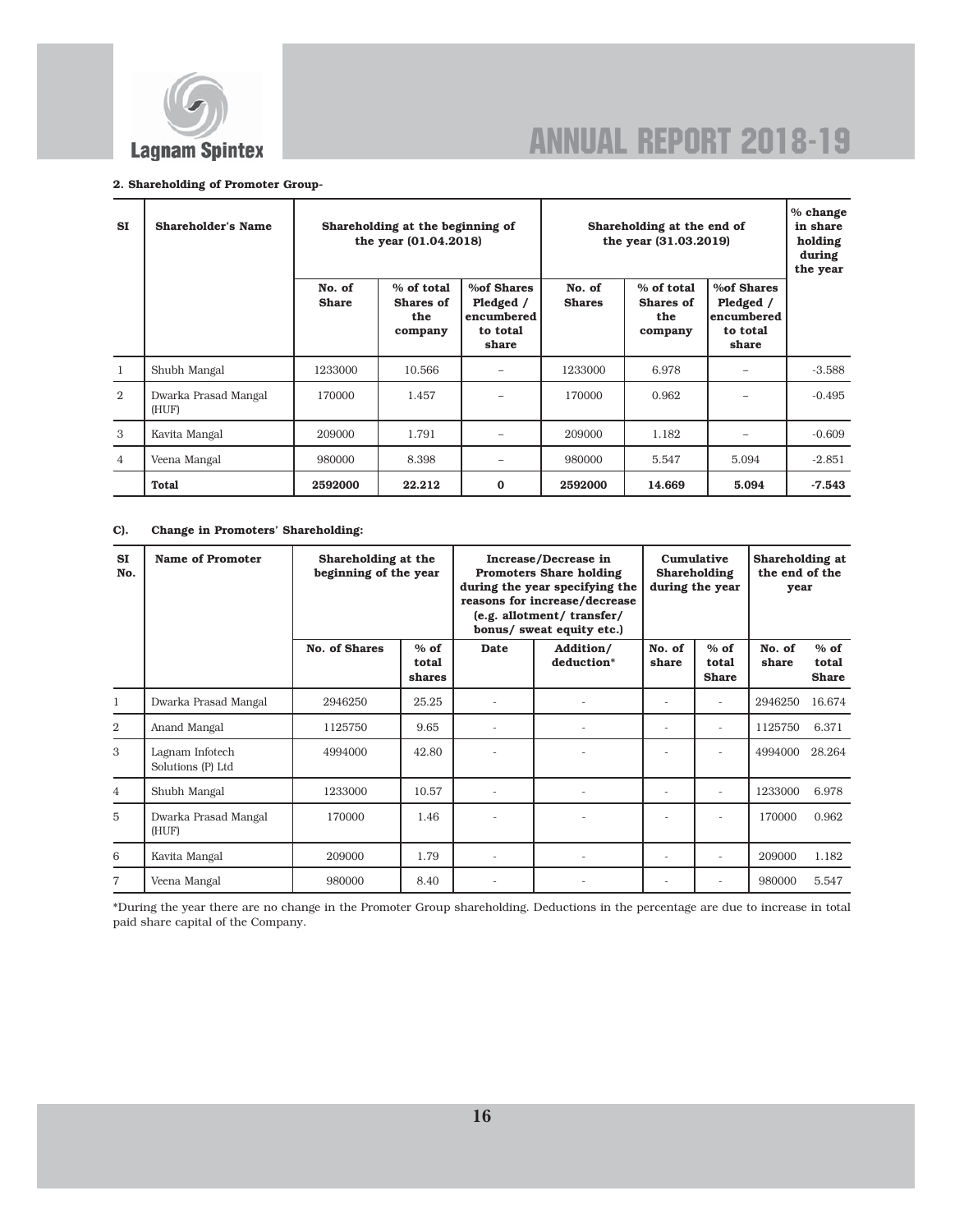

#### D) Shareholding Pattern of top ten Shareholders:

(Other than Directors, Promoters, promoter group and Holders of GDRs and ADRs):

| SI<br>No.      | Name of Top Ten<br><b>Shareholders</b>                    |                | Shareholding at the<br>Increase/ Decrease in Top Ten<br>Cumulative<br>beginning of the year<br>Shareholding during the year<br>Shareholding<br>specifying the reasons for<br>during the year<br>increase / decrease |                                                                    |                                                                                                       |                                               |                                           | Shareholding at<br>the end of<br>the year |                                 |
|----------------|-----------------------------------------------------------|----------------|---------------------------------------------------------------------------------------------------------------------------------------------------------------------------------------------------------------------|--------------------------------------------------------------------|-------------------------------------------------------------------------------------------------------|-----------------------------------------------|-------------------------------------------|-------------------------------------------|---------------------------------|
|                |                                                           | No. of Share   | $%$ of<br>total<br>share                                                                                                                                                                                            | <b>Date</b>                                                        | Addition/<br>deduction                                                                                | No. of<br>share                               | $%$ of<br>total<br><b>Share</b>           | No. of<br>share                           | $%$ of<br>total<br><b>Share</b> |
| $\mathbf{1}$   | Suman Bora                                                |                |                                                                                                                                                                                                                     | 21.09.2018<br>28.09.2018<br>29.09.2018<br>05.10.2018               | 15000 - Acquired<br>12000 - Acquired<br>3000 - Acquired<br>450000 - Acquired                          | 15000<br>27000<br>30000<br>480000             | 0.085<br>0.153<br>0.169<br>2.716          | 480000                                    | 2.716                           |
| $\overline{2}$ | <b>EW Clover Scheme</b>                                   | $\overline{a}$ | $\overline{a}$                                                                                                                                                                                                      | 14.09.2018                                                         | 327000 - Allotment                                                                                    | 327000                                        | 1.850                                     | 327000                                    | 1.850                           |
| 3              | <b>Maverick Share Brokers</b><br>Private Limited          |                |                                                                                                                                                                                                                     | 14.09.2018<br>25.01.2019<br>01.02.2019<br>08.02.2019               | 300000 - Allotment<br>(6000) -Disposed off<br>(6000) - Disposed off<br>$(6000)$ - Disposed off 282000 | 300000<br>294000<br>288000                    | 1.697<br>1.663<br>1.629<br>1.596          | 282000                                    | 1.596                           |
| $\overline{4}$ | Rashmi Jain                                               |                |                                                                                                                                                                                                                     | 05.10.2018<br>12.10.2018                                           | 201000 - Acquired 201000<br>48000 - Acquired                                                          | 249000                                        | 1.137<br>1.409                            | 249000                                    | 1.409                           |
| 5              | Umesh Kumar Jain                                          |                |                                                                                                                                                                                                                     | 05.10.2018<br>12.10.2018                                           | 198000 - Acquired<br>51000 - Acquired                                                                 | 198000<br>249000                              | 1.120<br>1.409                            | 249000                                    | 1.409                           |
| 6              | Professional Arbitrage<br><b>Concepts Private Limited</b> |                | $\overline{a}$                                                                                                                                                                                                      | 21.09.2018<br>12.10.2018<br>19.10.2018<br>22.03.2019<br>29.03.2019 | 99000 - Acquired<br>54000 - Acquired<br>18000 - Acquired<br>3000 - Acquired<br>18000 - Acquired       | 99000<br>153000<br>171000<br>174000<br>192000 | 0.560<br>0.865<br>0.967<br>0.984<br>1.086 | 192000                                    | 1.086                           |
| $\overline{7}$ | Kishore Kumar Mehta                                       | $\overline{a}$ |                                                                                                                                                                                                                     | 28.09.2018<br>05.10.2018<br>12.10.2018<br>26.10.2018               | 91633 - Acquired<br>17308 - Acquired<br>24000 - Acquired<br>38059 - Acquired                          | 91633<br>108941<br>132941<br>171000           | 0.518<br>0.616<br>0.752<br>0.968          | 171000                                    | 0.968                           |
| 8              | Kotyark Distributors<br>Private Limited                   |                |                                                                                                                                                                                                                     | 14.09.2018                                                         | 132000 - Allotment 132000                                                                             |                                               | 0.747                                     | 132000                                    | 0.747                           |
| 9              | Anaya                                                     |                |                                                                                                                                                                                                                     | 28.09.2018<br>05.10.2018<br>28.12.2018                             | 27000 - Acquired<br>42000 - Acquired<br>51000 - Acquired                                              | 27000<br>69000<br>120000                      | 0.152<br>0.390<br>0.679                   | 120000                                    | 0.679                           |
| 10             | Ranjeet Singh Sibia                                       |                |                                                                                                                                                                                                                     | 26.10.2018<br>09.11.2018<br>16.11.2018                             | 45000 - Acquired<br>54000 - Acquired<br>9000 - Acquired                                               | 45000<br>99000<br>108000                      | 0.254<br>0.560<br>0.611                   | 108000                                    | 0.611                           |
|                | Total                                                     |                |                                                                                                                                                                                                                     |                                                                    |                                                                                                       |                                               |                                           | 2310000                                   | 13.07                           |

\*The dates of change in shareholding and number of shares have been taken as per information made available by the share transfer agent based on the benpos.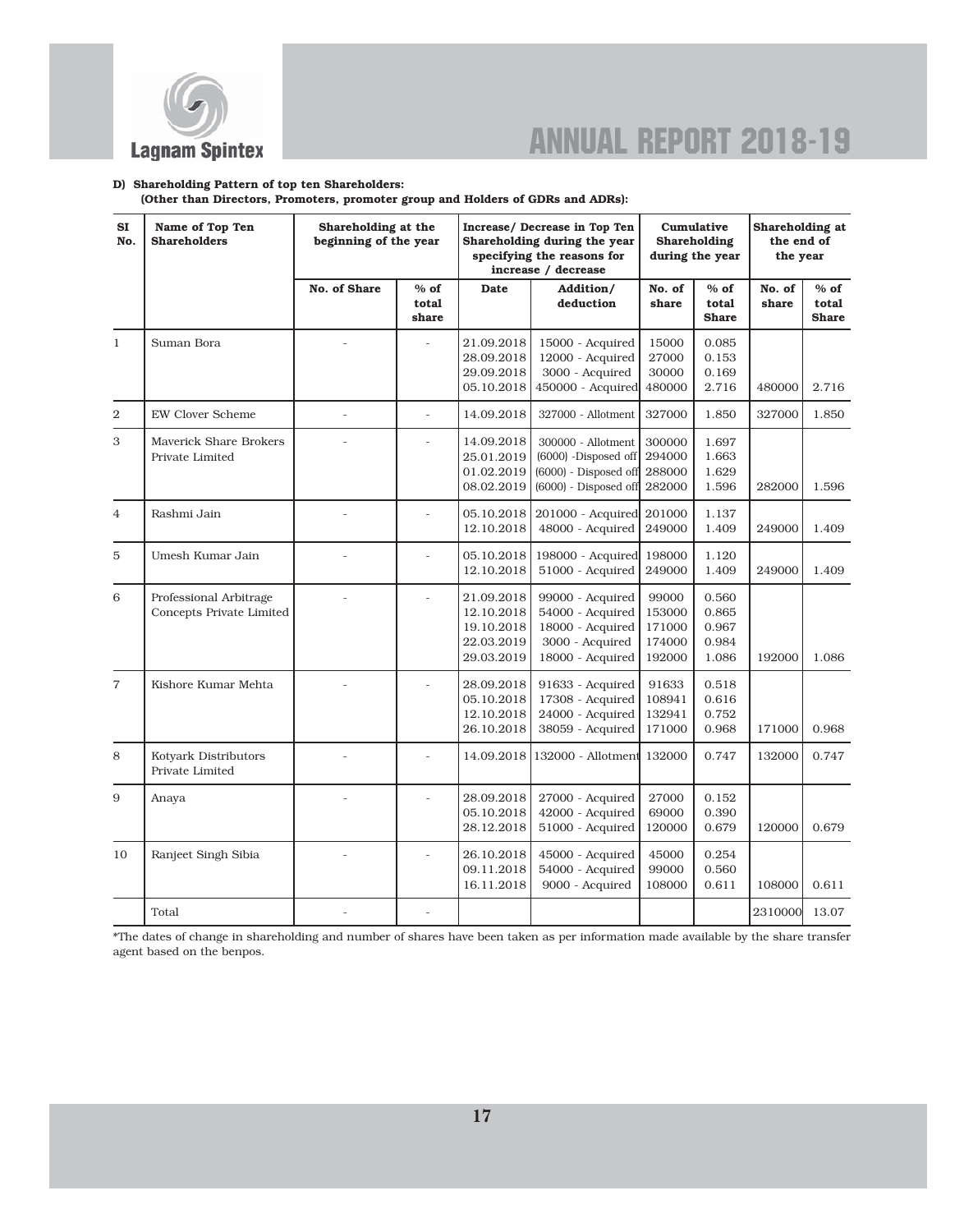

#### E) Shareholding of Directors and Key Managerial Personnel:

| SI<br>No.      | Name of Director/KMP                                            | Shareholding at the<br>beginning of the year |                          |             | Increase/ Decrease in<br>Director / KMP Shareholding<br>during the year specifying the<br>reasons for increase / decrease | Cumulative<br>Shareholding<br>during the year |                                 | Shareholding at<br>the end of<br>the year |                                 |
|----------------|-----------------------------------------------------------------|----------------------------------------------|--------------------------|-------------|---------------------------------------------------------------------------------------------------------------------------|-----------------------------------------------|---------------------------------|-------------------------------------------|---------------------------------|
|                |                                                                 | No. of Share                                 | $%$ of<br>total<br>share | <b>Date</b> | Addition/<br>deduction                                                                                                    | No. of<br>share                               | $%$ of<br>total<br><b>Share</b> | No. of<br>share                           | $%$ of<br>total<br><b>Share</b> |
| $\mathbf{1}$   | Mr. Dwarka Prasad Mangal<br>(Chairman &<br>Whole Time Director) | 2946250                                      | 25.25                    |             |                                                                                                                           |                                               |                                 | 2946250                                   | 16.674                          |
| 2              | Mr. Anand Mangal<br>(Managing Director)                         | 1125750                                      | 9.65                     |             |                                                                                                                           |                                               |                                 | 1125750                                   | 6.371                           |
| 3              | Mr. Vijay Singh Bapna<br>(Non-Executive Director)               |                                              |                          |             |                                                                                                                           |                                               |                                 |                                           |                                 |
| 4              | Mr. Jagdish Chandra<br>Laddha<br>(Independent Director)         |                                              |                          |             |                                                                                                                           |                                               |                                 |                                           |                                 |
| 5              | Mr. Anil Shah<br>(Independent Director)                         |                                              |                          |             |                                                                                                                           |                                               | $\equiv$                        |                                           |                                 |
| 6              | Ms. Dipali Mathur<br>(Independent Director)                     |                                              |                          |             |                                                                                                                           |                                               | $\equiv$                        | $\equiv$                                  |                                 |
| $\overline{7}$ | Mr. Devi Lal Mundra<br>(Chief Financial Officer)                |                                              |                          |             |                                                                                                                           |                                               | $\overline{\phantom{0}}$        | $\overline{\phantom{0}}$                  |                                 |
| 8              | Mr. Rajeev Parashar<br>(Company Secretary)                      |                                              |                          |             |                                                                                                                           | $\equiv$                                      | $\overline{\phantom{0}}$        |                                           |                                 |
|                | Total                                                           | 4072000                                      | 34.90                    |             |                                                                                                                           |                                               |                                 | 4072000                                   | 23.046                          |

\*During the year there are no change in the Directors and KMPs shareholding. Deductions in the percentage are due to increase in total paid share capital of the Company.

#### V) INDEBTEDNESS -

Indebtedness of the Company including interest outstanding/accrued but not due for payment. (In  $\bar{r}$ )

|                                                        | Secured Loans excluding deposits | <b>Unsecured Loans</b> | <b>Deposits</b> | <b>Total Indebtedness</b> |
|--------------------------------------------------------|----------------------------------|------------------------|-----------------|---------------------------|
| Indebtedness at the beginning of<br>the financial year |                                  |                        |                 |                           |
| i) Principal Amount                                    | 487074396                        |                        |                 | 487074396                 |
| ii) Interest due but not paid                          |                                  |                        |                 |                           |
| iii) Interest accrued but not due                      |                                  |                        |                 |                           |
| Total (i+ii+iii)                                       | 487074396                        |                        |                 | 487074396                 |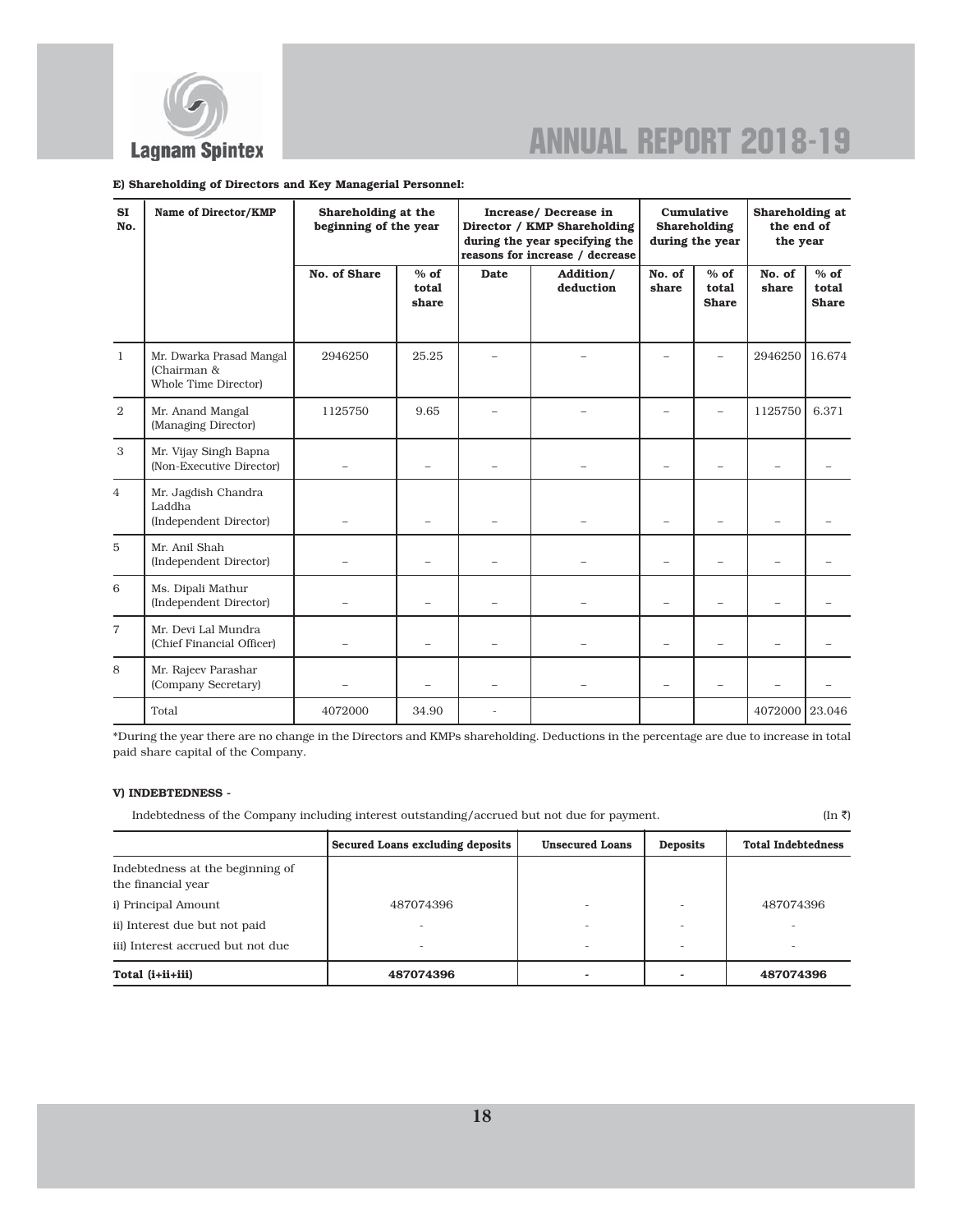

|                                                     | Secured Loans excluding deposits | <b>Unsecured Loans</b> | <b>Deposits</b> | <b>Total Indebtedness</b> |
|-----------------------------------------------------|----------------------------------|------------------------|-----------------|---------------------------|
| Change in Indebtedness during<br>the financial year |                                  |                        |                 |                           |
| * Addition                                          | 784113424                        |                        |                 | 784113424                 |
| * Reduction                                         | (53398576)                       | -                      |                 | (53398576)                |
| Net Change                                          | 730714848                        |                        |                 | 730714848                 |
| Indebtedness at the end of<br>the financial year    |                                  |                        |                 |                           |
| i) Principal Amount                                 | 1217789244                       |                        |                 | 1217789244                |
| ii) Interest due but not paid                       |                                  |                        |                 |                           |
| iii) Interest accrued but not due                   |                                  |                        |                 |                           |
| Total (i+ii+iii)                                    | 1217789244                       |                        |                 | 1217789244                |

### VI. REMUNERATION OF DIRECTORS AND KEY MANAGERIAL PERSONNEL

A. Remuneration to Directors, Managing Director, Whole-time Directorsand/or Manager: (In  $\bar{z}$ ) (In  $\bar{z}$ )

| SI. No. | <b>Particulars of Remuneration</b>                                                        | Name of MD/WTD/Director/Manager      | <b>Total Amount</b>                     |           |
|---------|-------------------------------------------------------------------------------------------|--------------------------------------|-----------------------------------------|-----------|
|         |                                                                                           | Mr. D. P. Mangal<br>(Chairman & WTD) | Mr. Anand Mangal<br>(Managing Director) |           |
|         | Gross salary                                                                              |                                      |                                         |           |
|         | (a) Salary as per provisions<br>contained in section 17(1) of<br>the Income-tax Act, 1961 | 53, 36, 125                          | 34.90.471                               | 88,26,596 |
|         | (b) Value of perquisites $u/s$ 17(2)<br>Income-tax Act, 1961                              |                                      |                                         |           |
|         | (c) Profits in lieu of salary under<br>section 17(3) Income-tax Act, 1961                 |                                      |                                         |           |
| 2       | Stock Option/ Sweat Equity/<br>Commission etc.                                            |                                      |                                         |           |
| 3       | Contribution to PF                                                                        |                                      | 3,45,600                                | 3,45,600  |
|         | Total (A)                                                                                 | 53,36,125                            | 38,36,071                               | 91,72,196 |

Ceiling as per the Act- As per Schedule V and section 197 of the Companies Act, 2013

B. Remuneration to other directors

1. Independent Directors:

| SI. No. | <b>Particulars of Remuneration</b>                |                               | <b>Name of Director</b> |                   |          |  |  |  |
|---------|---------------------------------------------------|-------------------------------|-------------------------|-------------------|----------|--|--|--|
|         |                                                   | Mr. Jagdish<br>Chandra Laddha | Mr. Anil Shah           | Ms. Dipali Mathur |          |  |  |  |
|         | Fee for attending Board and<br>Committee Meetings | 1,04,000                      | 89,500                  | 24,000            | 2,17,500 |  |  |  |
| 2       | Commission                                        | $\overline{\phantom{0}}$      |                         |                   |          |  |  |  |
| 3       | Others, please specify                            |                               |                         |                   |          |  |  |  |
|         | Total B.1                                         | 1,04,000                      | 89,500                  | 24,000            | 2,17,500 |  |  |  |